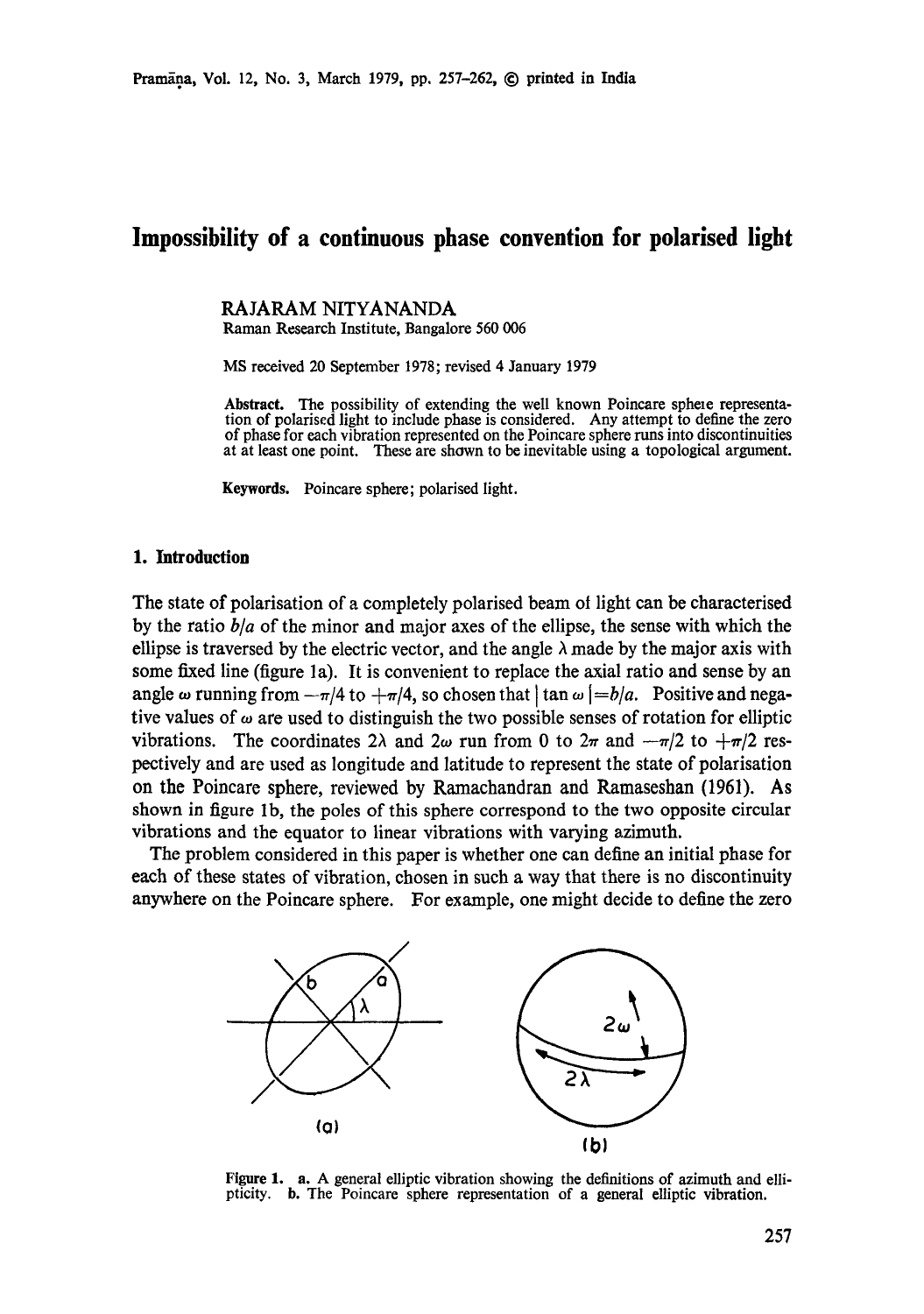## 258 *Rajaram Nityananda*

of phase at one of the extremities of the major axis of each elliptic vibration. Figure 2a represents the result on a projection in which  $2\lambda$  and  $2\omega$  are used as cartesian coordinates. One sees that this attempt runs into two types of discontinuities. First of all, the zero of phase for tht circular vibration at the pole of the sphere is indeterminate and indeed, we get a different answer for each meridian along which we approach the pole. Secondly, on traversing a small circle at a fixed latitude, we find that the dot representing the zero of phase has shifted to the opposite end of the major axis. A second attempt at establishing a phase convention over the whole of the Poincare sphere is shown in figure 2b. Here there is no discontinuity at the north pole or along any meridian but there is a clear discontinuity at the south pole.

Considering a few such examples leads to the belief that a continuous convention for the phase zero is impossible. A more precise statement and proof of this result form the rest of this paper.

### **2. A faithful three dimensional geometric representation of polarisation and phase**

If we consider the collection of all states of (in general elliptic) vibration and all possible phases for each, we clearly need three numbers for a full specification, since the phase adds one degree of freedom to the already two dimensional surface of the Poin-



Figure 2. a. An attempt to define a phase convention on the Poincare sphere.  $2\lambda$ and  $2\omega$  are plotted as rectangular coordinates. The dot represents the point chosen as the zero of phase. Linear polarisation is represented by a double line to distinguish between the two directions of travel at the same point, b. A second attempt, based on resolving a given state into opposite circular components and using the phase zero of one of **them.**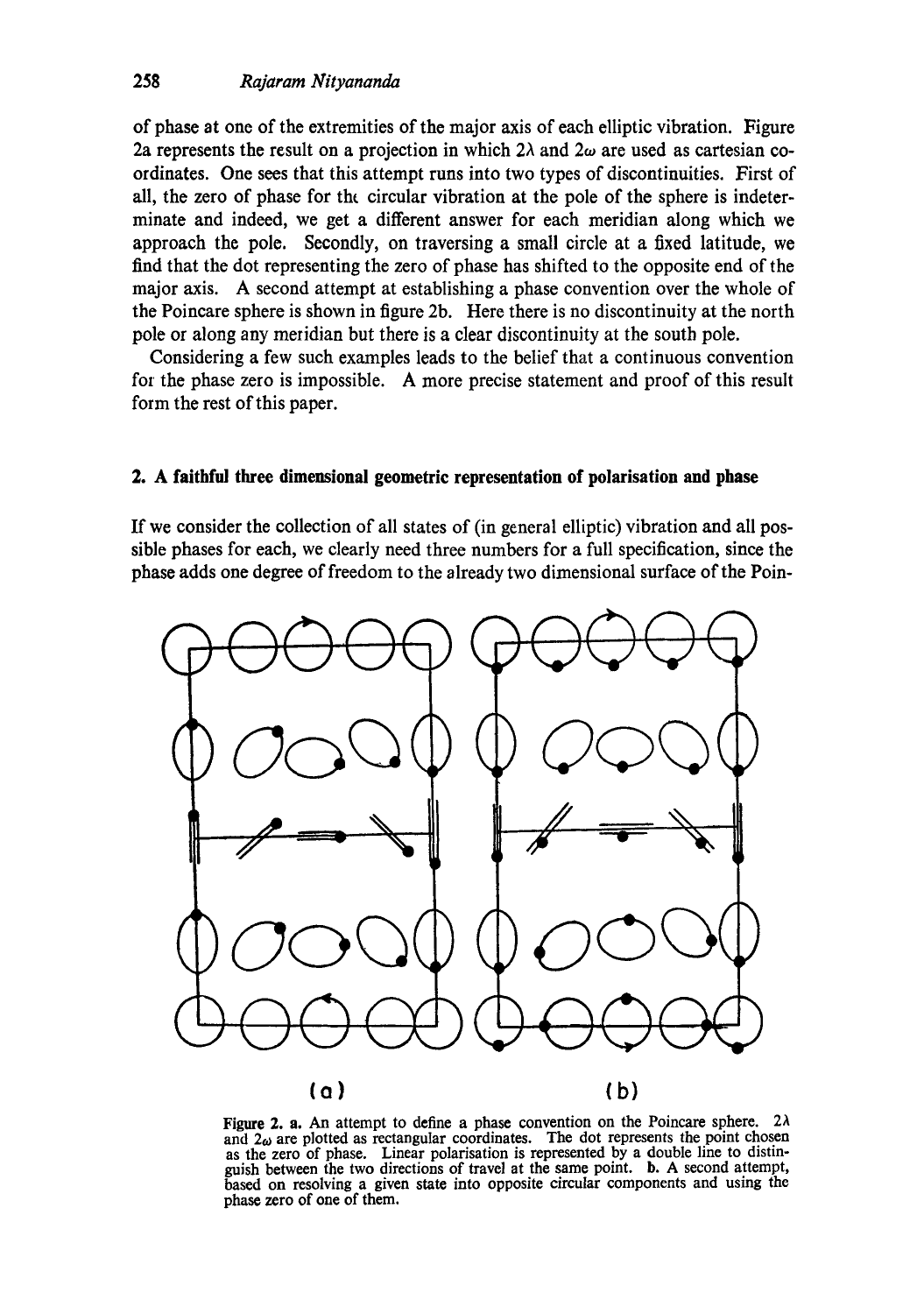care sphere. For example, we could represent the elliptic vibration at one instant of time by giving its  $x$  and  $y$  coordinates.

$$
x = r \cos \theta \cos (\phi_1 + \omega t), \tag{1a}
$$

$$
y = r \sin \theta \cos (\phi_2 + \omega t). \tag{1b}
$$

Here r determines the intensity of the light which is not of interest here.  $\theta$  (range 0 to  $\pi/2$ ) determines the relative strength of the linear vibrations along y and x which combine to give the elliptic vibration.  $\phi_1-\phi_2$  determines the relative phase of the two linear vibrations along  $x$  and  $y$  and hence the state of polarisation of the resultant.  $\phi_1$  itself can be regarded as the phase, varying over 0 to  $2\pi$ .

It is tempting to represent  $\theta$ ,  $\phi_1$  and  $\phi_2$  as rectangular coordinates as in figure 3. Every point in the region shown corresponds to a state of polarisation or phase and every such state is represented. Values of  $\theta$  beyond the range 0 to  $\pi/2$  are not needed as we can change the sign of (1a) or (1b) by adding  $\pi$  to  $\phi_1$  or  $\phi_2$ . Lines of constant  $\phi_1-\phi_2$  are drawn in the figure. Along one such line only the phase varies, and each line corresponds to a given state of polarisation, i.e. a point on the Poincare sphere. Really each line is closed because the values 0 and  $2\pi$  for either  $\phi_1$  or  $\phi_2$  should be regarded as equivalent. This is done by identifying pairs of points on opposite vertical faces of the rectangular solid in figure 3. A further property of this representation is that for  $\theta = 0$ , we have a linear vibration along x;  $\phi_1$  is the phase while  $\phi_2$  is then irrelevant and thus all points with different  $\phi_2$ 's must be identified, as seen from (1b). Similarly, for  $\theta = \pi/2$ , all points with different coordinates  $\phi_1$  are identified while  $\phi_2$  represents the phase. *After we make these identifications,* the three dimensional region in figure 3 is a faithful representation of all distinct phase and polarisation states, with neighbouring states going into neighbouring points of this region. Here neighbouring states are defined as those for which the corresponding values of x and y, the two components of the electric field defined in (1a) and (1b), differ only slightly for all values of  $t$ .

The problem of defining the initial phase of each state on the Poincare sphere can now be recast. In the three dimensional region of figure 3, draw a continuous surface



Figure 3. A three-dimensional space for representing polarisation and phase. Opposite points on the vertical faces whose  $\phi_1$  or  $\dot{\phi}_2$  coordinates differ by  $2\pi$  are to be identified. On the bottom face,  $\theta = 0$ , all points with different  $\phi_2$ 's along a line  $\phi_1 = \text{constant}$  are identified. On the top face,  $\theta = \pi/2$ , all points with different  $\phi_1$ 's are to be identified. A family of lines  $\phi_1 - \phi_2 =$  constant is shown in the interior of the region.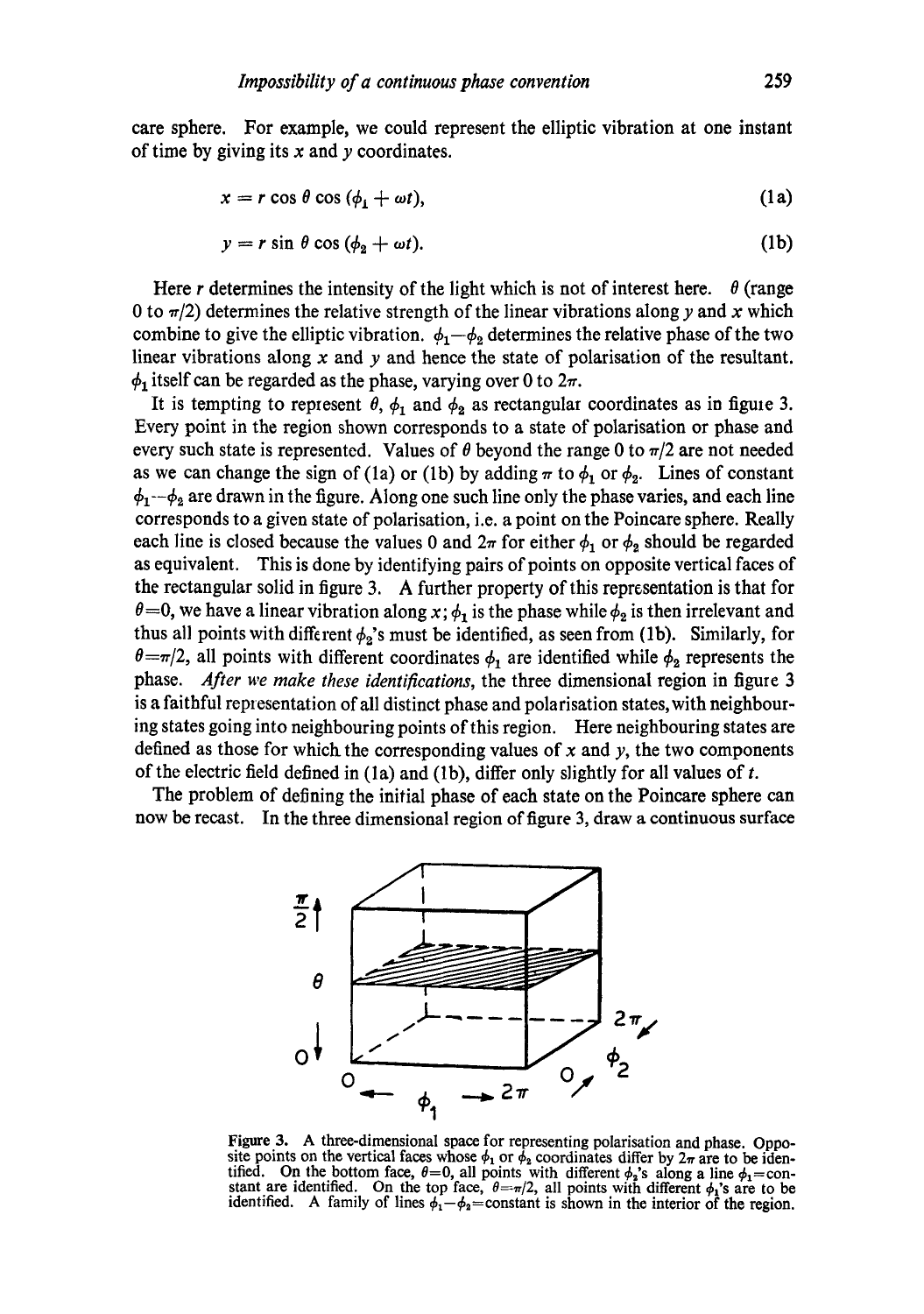intersecting each line of constant  $\phi_1-\phi_2$  once and only once. This point of intersection is the phase  $z_f$  to. Because of the numerous (four!) identification rules, it is not convenient to solve the problem using the representation in figure 3. In the next section, an alternative representation in which the identification rules are naturally taken into account is given.

### **3. Representation of polarisation and phase by two toroids and impossibility proof**

Two coordinates  $\phi_1$  and  $\phi_2$ , each running from 0 to  $2\pi$  with 0 and  $2\pi$  identified are most naturally represented on the surface of a torus. Here  $\phi_1$  increases from 0 to  $2\pi$ along the ' horizontal ' circle  $C_1$  while  $\phi_2$  increases from 0 to  $2\pi$  along a vertical circle  $C_2$  (Figure 4a). Since we have a third coordinate  $\theta$ , it is natural to consider a nested family of tori labelled by the parameter  $\theta$ . Further, when  $\theta = 0$ , we want points labelled by different values of  $\phi_2$  to coalesce. This is achieved by shrinking the torus to a circular ring when  $\theta = 0$ , as shown in figure 4a by using the 'core' of the solid toroid for  $\theta = 0$ . Only the fourth identification rule, viz. that for  $\theta = \pi/2$  all points with different  $\phi_1$ 's must coalesce, cannot easily be represented with a single toroid. We overcome this by using a single toroid to represent all values of  $\theta$  from 0 to  $\pi/4$ , say. A second toroid is used to represent values of  $\theta$  from  $\pi/4$  to  $\pi/2$ . In this we interchange the roles of  $\phi_1$  and  $\phi_2$  so that  $\phi_2$  now varies as we move along the 'length' of the torus on a ' horizontal' circle, while  $\phi_1$  varies as we traverse a ' vertical' circular section. Figure 4b should make the choice of coordinates in the second toroid clear. The advantage is now that when  $\theta = \pi/2$ , all points with different  $\phi_1$ 's coalesce as required. Finally, our representation consists of two solid toroids, one each for  $\theta \le \pi/4$  and  $\theta \geq \pi/4$ . The surfaces of the two toroids are made to correspond by identifying ' horizontal ' circles on one with' vertical' ones on the other. Such a correspondence between the surface of one torus and another is continuous and quite permissible. Topologists recognise that the distinction between the two types of circles is not intrinsic to the torus regarded as a surface, but only appears when we embed it in a three-dimensional space.

In this representation by two toroids, the lines of constant  $\phi_1-\phi_2$  for a given value of  $\theta$  not equal to 0 or  $\pi/2$  form closed curves, winding on the surface of a torus such that the coordinates  $\phi_1$  and  $\phi_2$  both increase by  $2\pi$  on traversing the curve once. Each



Figure 4. An alternative representation for polarisation and phase. **a.** A toroid representing all states between  $\theta = 0$  and  $\theta = \pi/4$ . It has been cut away to show the special line  $\theta = 0$  and the trajectories  $\phi_1 - \phi_2 =$ constant on a torus with a nonzero **value of**  $\theta$ **. <b>b.** The toroid representing  $\theta = \pi/4$  to  $\pi/2$ . Note the interchange of the  $\phi_1$  and  $\phi_2$  axes with respect to a.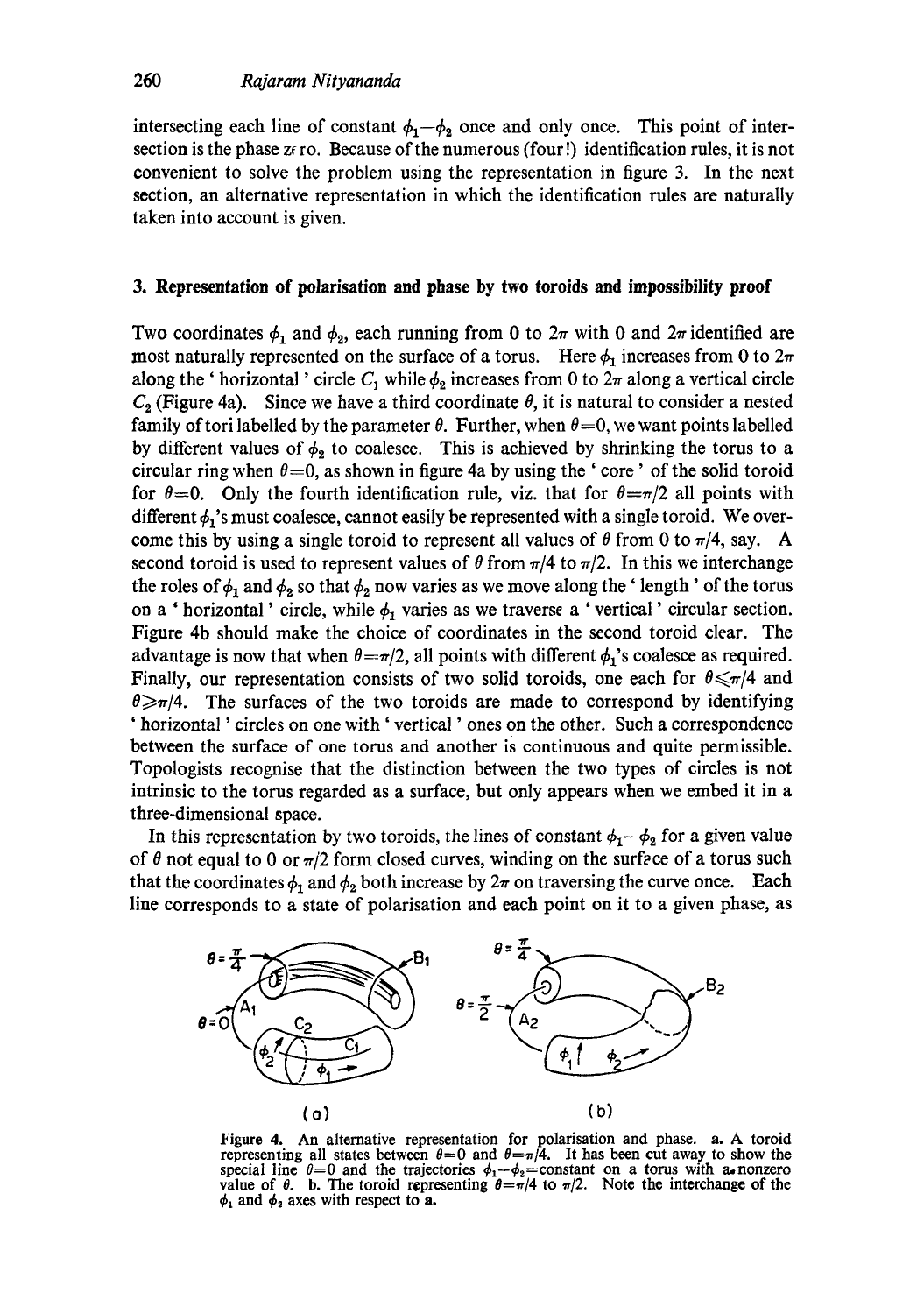explained earlier. The two circles  $A_1(\theta=0, \phi_1)$  varying from 0 to  $2\pi$ ) and  $A_2(\theta=\pi/2, \phi_1)$  $\phi_2$  varying from 0 to  $2\pi$ ) represent vibrations along x and y respectively, and lie at the 'cores' of the two toroids. We require a continuous surface intersecting each member of this family of lines once and once only.

Let us assume that such a surface has been constructed. Studying the vicinity of its intersection with the circle  $A<sub>1</sub>$ , we see that its intersection with a torus corresponding to some value of  $\theta$  slightly greater than zero is a closed curve which shrinks to a point as  $\theta \rightarrow 0$ . By continuity, this curve, for small  $\theta$ , is topologically equivalent to a circle of the 'vertical' family for which  $\phi_2$  increases by  $2\pi$  while  $\phi_1$  returns to its original value. It is useful here to recall that a general closed curve on the torus can be described by two integers  $n_1$  and  $n_2$  which give the multiples of  $2\pi$  by which  $\phi_1$  and  $\phi_2$ increase as we traverse it. Curves with different  $(n_1, n_2)$  pairs cannot be continuously deformed into one another as integers like  $n_1$  and  $n_2$  cannot change discontinuously.  $(n_1, n_2)$  and  $(-n_1, -n_2)$  are however equivalent descriptions of the same closed curve traversed in opposite senses. We thus conclude, by increasing  $\theta$  from 0 to  $\pi/4$ , that the surface under study intersects the outermost torus,  $\theta = \pi/4$ , in a curve  $B_1$  of the family  $(0, 1)$ , which is topologically equivalent to a vertical circle. This is depicted in figure 4a.

Similarly, starting from an element of the surface meeting the circle  $A_2$  in the core of the second toroid, we conclude that the surface will meet the torus  $\theta = \pi/4$  in a curve  $B_2$  topologically equivalent to a ' vertical' circle. Remembering the different choice of the coordinates  $\phi_1$ ,  $\phi_2$  in the second toroid, this means that the intersection is a curve  $B_2$  of the family (1, 0). But if we are to have a single continuous surface, then we should be able to deform the curve  $B_1$  to the curve  $B_2$ . Since these two curves, lying in the same torus have distinct ' quantum numbers' (0, 1) and (1, 0) the proof that such a continuous surface cannot be constructed is complete.

#### **4. Orbit interpretation**

One can regard the ellipses traced out by the electric vector of a single monochromatic wave as the paths traced by a two-dimensional harmonic oscillator with equal restoring forces along the  $x$  and  $y$  directions. The Hamiltonian for such a system reads

$$
H = p_1^2 + p_2^2 + q_1^2 + q_2^2,\tag{2}
$$

with a suitable choice of units for the coordinates  $q_1, q_2$  and momenta  $p_1, p_2$ . Since we are not interested in the total energy, we can fix its value to be unity. The four parameters  $p_1$ ,  $q_1$ ,  $p_2$ ,  $q_2$  can now be replaced by three polar angles  $\theta_1$ ,  $\theta_2$ , and  $\phi$  which specify position on the (three dimensional) surface of a four dimensional unit sphere, using the relations

$$
p_1 = \cos \theta_1, \ q_1 = \sin \theta_1 \cos \theta_2,
$$
  

$$
p_2 = \sin \theta_1 \sin \theta_2 \cos \phi, \ q_2 = \sin \theta_1 \sin \theta_2 \sin \phi.
$$
 (3)